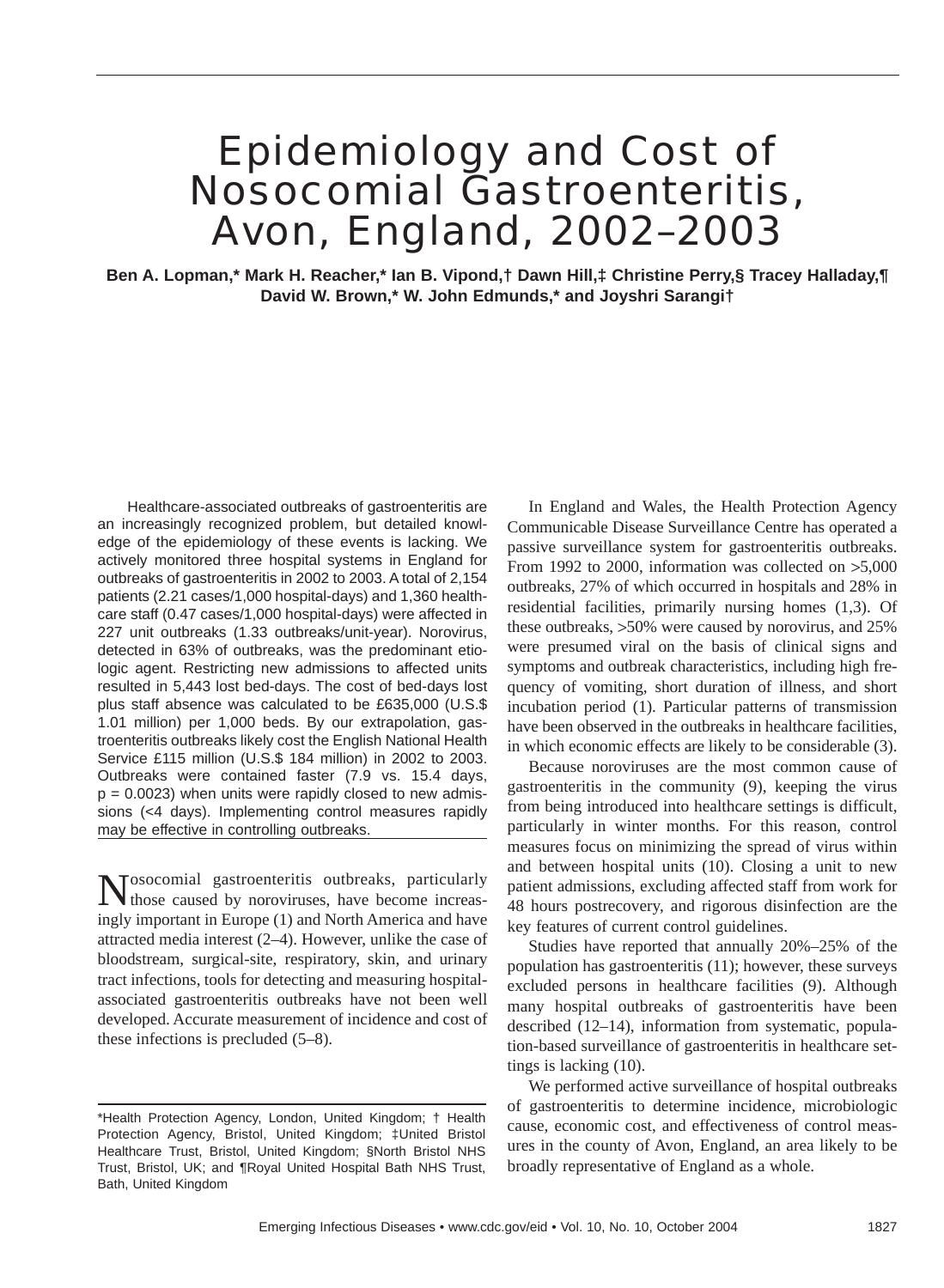# RESEARCH

# **Methods**

#### **Surveillance System**

# **Clinical Definitions**

Since this surveillance system is designed for detecting outbreaks of gastroenteritis, a two-tiered definition (of cases and outbreaks) was required (Figure 1). These definitions, which draw on Kaplan's criteria of an outbreak of viral gastroenteritis (15), were developed in consultation with public health professionals at all levels of infection control. Ethical approval for this work was obtained from the South West Multi-centre Research Ethics Committee.

#### **Study Population**

Gastroenteritis, particularly of viral etiology, is inconsistently reported (16). The county of Avon, England, was selected to focus efforts on collecting complete, highquality data. The all-cause, age-standardized death rate, and deprivation measures and age distribution indicate that the population of Avon is very similar to that of the whole of England and Wales (http://www.avon.nhs.uk).

Three National Health Service administrations (known as NHS Trusts), comprising four major acute hospitals (similar to secondary/tertiary hospitals in the United States) and 11 smaller community hospitals (similar to primary-level hospitals in the United States) that operate in the sentinel area, were monitored under the surveillance network. Combined, these hospitals have 2,900 inpatient beds, which, on average, maintain 95.6% occupancy of their acute-care beds. In total, 171 "functional care units" were monitored; these units were defined as a room, area or ward regarded as a self-contained area that monitored 171 inpatients. The median number of beds on an inpatient unit was 20 (range 1–38), which reflects the large size of units in NHS hospitals compared to those in many other European or North American designs.

Nursing, medical, and other staff members were included in the population at risk. Time-at-risk for staff members was collected from whole-time equivalent staffing levels supplied by human resources departments. Time-at-risk for patients was calculated by using bed occupancy data from the administration system.

#### **Surveillance and Outbreak Investigation**

Each NHS Trust has an infection control team that includes a medically trained microbiologist, a senior infection control nurse, and a team of dedicated infection control nurses. A total of 11 infection control nurses worked at the three trusts. Infection control nurses were responsible for monitoring the populations in their hospitals. Infection control nurses became aware of outbreaks during ward rounds or were alerted to incidents by nurses working on

wards. When an event occurred that met the definition of an outbreak (Figure 1), institutions were requested to contact the study coordinator at the Health Protection Agency in Colindale, London. The study coordinator was responsible for ensuring completeness of reports, overseeing data entry, and performing analyses. The study coordinator also solicited monthly null reports in months that no outbreaks were reported in order to confirm that no outbreaks occurred.

#### **Sampling and Diagnostics**

Staff members who managed outbreaks were asked to take specimens from the first 10 patients in an outbreak for virologic analysis and from the first 3 patients for bacterial analysis. Such a large number was suggested because of the low sensitivity of viral diagnostics (17). Fecal specimens were preferred, but vomit samples were also accepted for virologic testing. Explicit instructions, based on the Health Protection Agency standard operating procedure (18–19), about taking and sending the samples, were provided. Specimens were tested for viral pathogens at the regional public health laboratory. Specimens were first screened with an in-house enzyme-linked immunosorbent assay (ELISA), followed by reverse transcription–polymerase chain reaction (RT-PCR) for detection of norovirus (20,21).

## **Outbreak Data**

Case forms and an outbreak summary form were completed by infection control nurses as an outbreak pro-



\* A functional care unit is a room, area or ward regarded as a self-

contained area of care.

Figure 1. Definition of an outbreak of gastroenteritis in healthcare settings.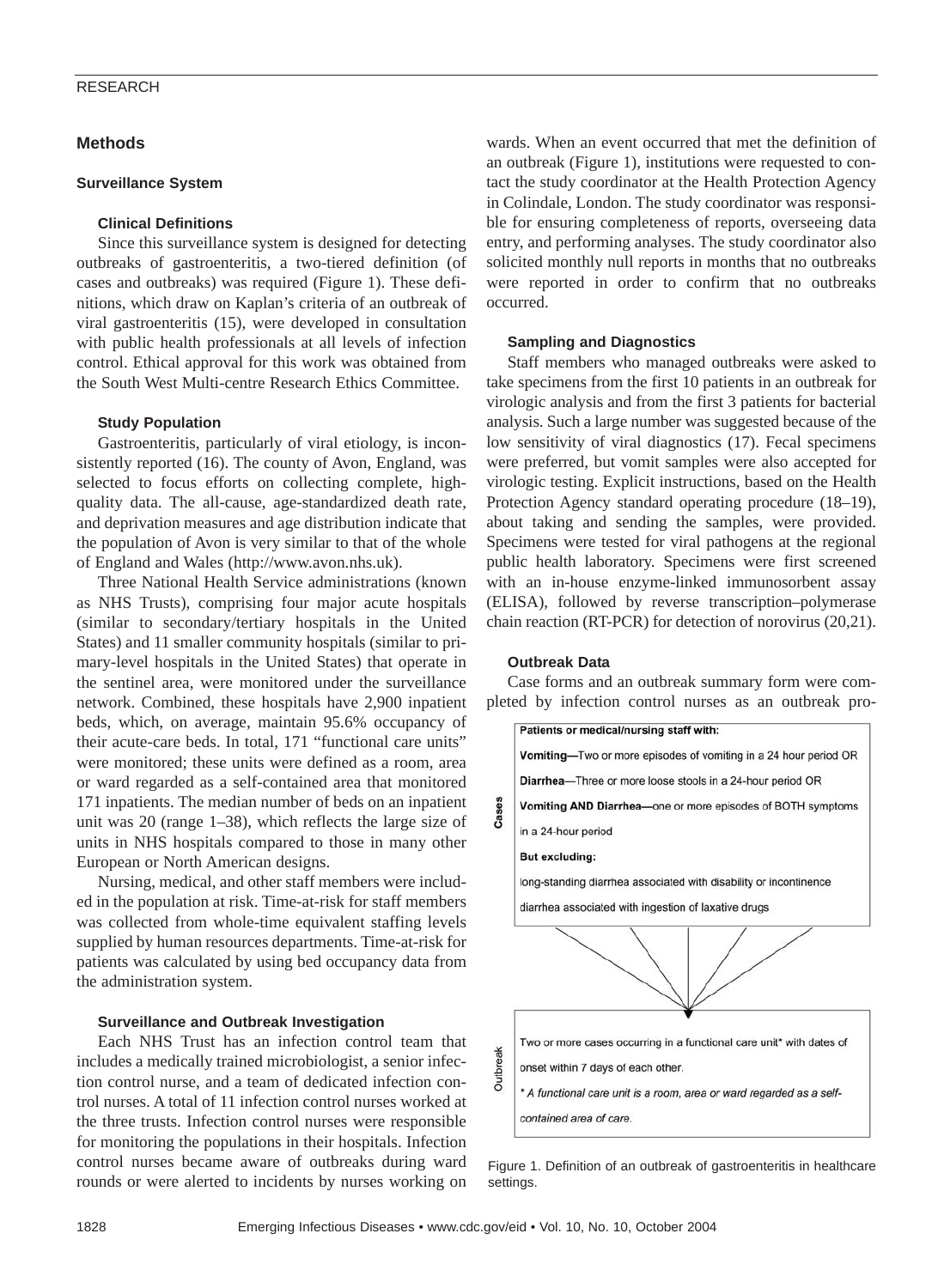gressed. Forms were returned by mail shortly after an outbreak ended. The duration of an outbreak was calculated as the number of days from the onset of the first case to the onset of the last case.

# **Statistical Analysis**

Data were entered and stored in an Access (Microsoft, Redmond, WA) database. Analyses were performed on Microsoft Excel and Stata 8.0 (22). The *t*test was used to compare means; the  $\chi^2$  test was used to compare proportions. Continuous data were analyzed with linear regression. Spearman rank test was used to assess correlation of seasonal patterns.

#### **Economic Analysis**

The National Health Service of England is a socialized healthcare system. Funding originates from taxpayer money and is distributed by the Department of Health. Resources are allocated to Primary Care Trusts, which commission hospital services from NHS Hospital Trusts (23). Allocations are based on the age distribution of the population served by the hospitals, with adjustments made for maternal needs, mental health, and ambulatory needs of the population (24). Thus, funding is not directly based on the services provided. If healthcare provision is disrupted by an avoidable event, such as hospital-acquired infection, the allocated resources are not used optimally. In other words, opportunity costs (the difference between actual performance of an investment and the optimum expected outcome) are incurred.

We analyzed the opportunity costs of nosocomial gastroenteritis outbreaks to the healthcare service and lost productivity of patients (and the families of pediatric patients). Bed-day loss from new admission restriction for affected units and staff absence from illness were estimated as the two main costs related to gastroenteritis outbreaks in hospitals. Other possible economic effects may include cancelled operations, overuse of beds caused by delayed discharge, additional cleaning procedures, and increased drug prescribing. However, these costs are probably limited, since the illness is relatively short-lived, cleaning is a relatively minor expense, and no treatment is available for viral gastroenteritis except rehydration. We also estimated the societal cost of lost productivity from missed days of work. Intangible costs, such as pain and psychological distress from delayed or cancelled operations and admissions, which are difficult to quantify (25), were not calculated.

Figures from the Unit Costs of Health and Social Care 2002 report were used to estimate the economic loss from empty beds and staff absence (26). Average wage estimates for England were obtained from the Office of National Statistics (27). All costs are in Great British pounds (2002)

and converted to U.S. dollars at the rate of £1: \$1.6, based on the 5-year average 1999–2003 (http://www.forexdirectory.net/home.html).

For economic estimates, the following assumptions were made. Staff members were, on average, grade E nurses, the mid-range of NHS nursing staff. This figure is probably an underestimate of cost since medical staff, who have higher wages, were also affected in outbreaks. A lost bed-day is a real economic loss in terms of opportunity cost. Since these trusts operate at >95% occupancy of inpatient beds, the result is bed-days lost because the bed would likely have been used. These expenditures cannot be reallocated since infection control guidelines stipulate that staff members from affected units are not to work on unaffected units, and patients from affected units are not to be transferred to unaffected units (10).

Patients of working age (18–64 for men and 18–59 for women) and one family member of each pediatric patient (<18 years) were assumed to be economically active. We assumed that 5 of 7 days of work were missed for each day of illness in these categories. This figure is an overestimate since many days of hospital-acquired gastroenteritis illness would have been spent in the hospital whether the person acquired gastroenteritis or not. Individual length-of-stay data were not available. Hospital staff absence was considered a cost to the healthcare sector, rather than society.

# **Results**

## **Outbreaks, Cases, and Incidence**

In the 171 inpatient units followed, a total of 227 outbreaks occurred; the outbreak incidence was 1.33 outbreaks per unit-year of risk (95% confidence interval [CI] 1.16–1.51) (Figures 2 and 3). All enrolled hospital trusts were affected by outbreaks. Hospital outbreaks peaked in November, with 46 affected units. A smaller peak occurred July, with 22 outbreaks.

Within the 227 outbreaks, 2,154 hospital patients and 1,360 hospital staff met the case definition. The incidence among patients was 2.21 cases per 1,000 hospital-days at risk (95% CI 2.16–2.25) and among staff was 0.47 cases per 1,000 hospital-days at risk (95% CI 0.45–0.50). Units with outbreaks were significantly larger than those that did not have an outbreak in the study period (21.4 vs. 12.6, p value < 0.0001, *t*test).

#### **Diagnostic Results**

Specimens were taken for diagnostic analyses in 122 (51%) of the 227 hospital unit outbreaks (Table 1). Norovirus was the confirmed etiologic agent in 61 outbreaks (50%) and was detected in a single specimen in 16 outbreaks (13%). The second most prevalent organism was *Clostridium difficile*, which was confirmed in nine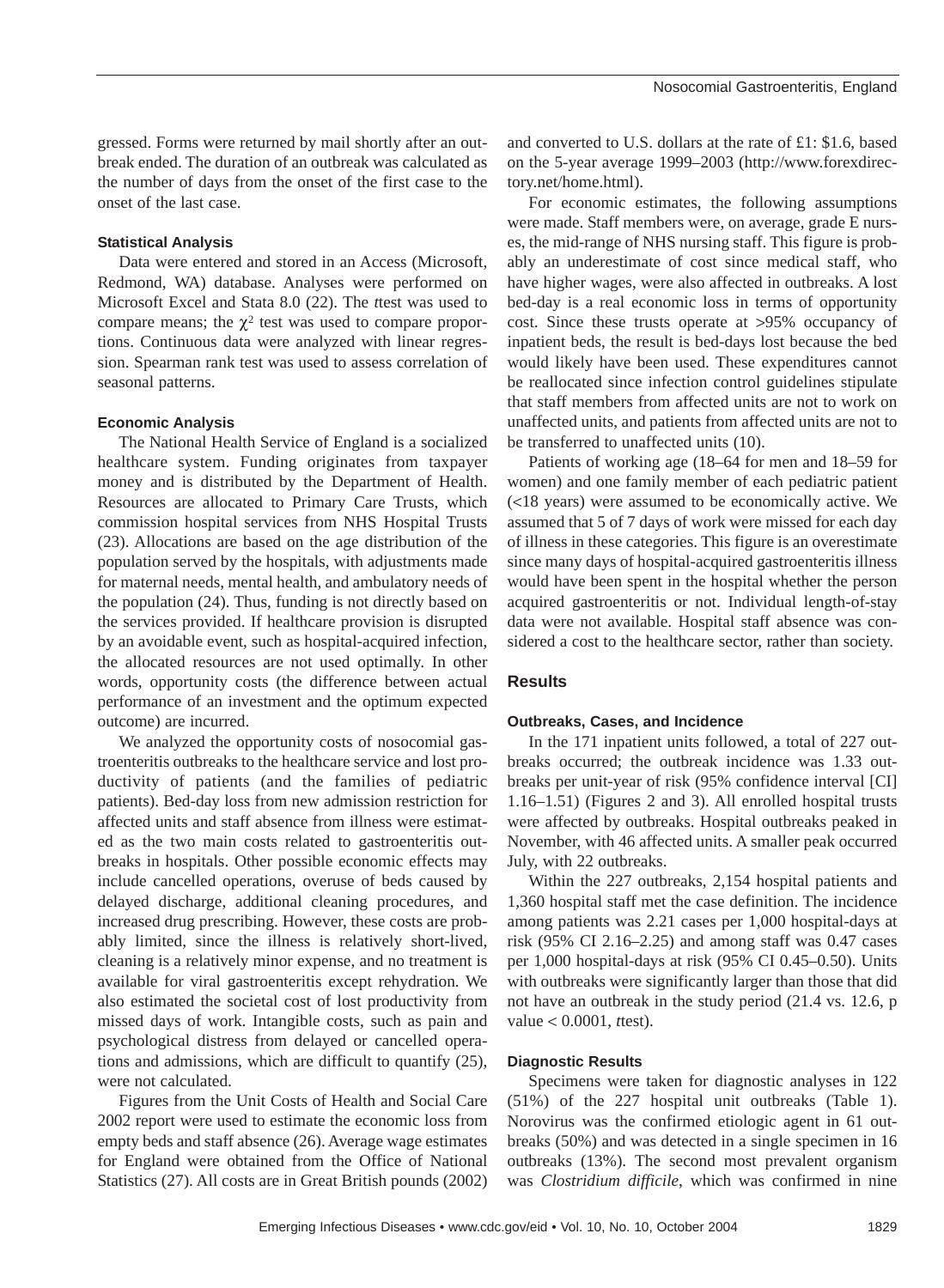

Figure 2. Monthly outbreaks of gastroenteritis in hospitals, Avon, England, April 2002–March 2003 (N = 227).

outbreaks (7%) and detected in a single sample in eight outbreaks (6.5%). Six outbreaks (4.9%) occurred in which both norovirus and *C. difficile* were detected. Rotavirus and *Campylobacter* outbreaks were also detected. Outbreaks from which all specimens were negative for rotavirus and *Campylobacter* (n = 31, 25%) had a seasonal pattern similar to that of norovirus outbreaks ( $p = 0.13$ , Spearman rank test) (Figure 3). The monthly distribution of outbreaks in which no specimens were taken correlated with the monthly distribution of norovirus-confirmed outbreaks.

#### **Attack Rates within Outbreaks**

In hospital outbreaks, attack rates among staff members (staff affected/staff working on unit: 19.6%, 95% CI 16.6%–22.7%) were significantly lower than those of patients (patients affected/unit beds: 46.8%, 95% CI 40.9%–52.8%) (p < 0.001, *t*test). In outbreaks in which norovirus was the confirmed etiologic agent, attack rates were somewhat higher than all outbreaks at 24.5% for staff (95% CI 17.8%–31.2%) and 53.2% for patients (95% CI 41.5%–65.0%), although not significantly so. Attack rates among staff were not higher in the first outbreak (20.6%; 95% CI 16.4%–25.0%) compared to subsequent outbreaks that occurred in the same unit (21.5%; 95% CI 17.2–25.9)  $(p = 0.8; t-test).$ 

# **Closing Units to New Admissions and Bed-Day Loss**

One hundred and fifty-eight (69.6%) of the 227 hospital unit outbreaks resulted in the affected unit's being closed to new admissions (Table 2). Outbreaks in which norovirus was detected did not result in unit closure to new admissions more frequently than outbreaks in which diagnostic results were negative (71.3% compared to 70.6%, respectively) ( $p = 0.9$ ,  $\chi^2$  test).

Units were closed for a mean of 9.65 (95% CI 8.5–10.8) days, but in the most extreme example, a unit was closed to new admissions for 48 days because of a single outbreak. On average, 3.57 (95% CI 1.86–5.2) beddays were lost for every day of unit closure to new admissions, which resulted in an estimated 5,443 bed-days lost from gastroenteritis outbreaks.

# **Economic Loss**

Unit closures to new admissions were distributed among unit type specialties (Table 3). The cost of empty beds to the three hospitals was £1.49 million (U.S.\$ 2.24 million) or approximately £480,000 (U.S.\$ 768,000) per 1,000 beds.

Costs associated with staff absence were calculated as shown in Table 4. A total of 1,360 infections were in staff members; mean duration of illness was 2.4 days. Hospital staff members were advised not to work for 2 days after recovering from gastrointestinal illness (10). If the staff members work 5 days a week, an estimated 3.14 days of work were missed because of illness  $[(2.4 \text{ days ill} + 2 \text{ days}$ absence postrecovery) x (5 working days/7 days)]. The cost of one day absence was £113 (U.S.\$ 181); therefore, outbreaks cost £482,000 (U.S.\$ 771,000) or £156,000 (U.S.\$ 249,000) per 1,000 beds. Total cost of bed-day loss and staff absence was £1.97 million (U.S.\$ 3.15 million), or £635,000 million (U.S.\$ 1.01 million) per 1,000 beds.

A total of 971 days of illness occurred among working age men (433 days), working age women (241 days), and children <18 years of age (297 days). Therefore, 139 (971/5 x 5/7) 5-day work weeks were potentially lost. At £476 (U.S.\$ 761) per week, total productivity loss is estimated to be £66,000 (U.S.\$ 106,000) or £22,700 (U.S.\$ 36,400) per 1,000 beds.

#### **Restricting New Admissions**

Information about unit closure was available for 52 (85%) of the 61 norovirus-confirmed outbreaks. Forty-



Figure 3. Monthly distribution of outbreaks with diagnostic results  $(N = 122)$ . Negative outbreaks followed a similar seasonal pattern to norovirus outbreaks. u, unconfirmed (only one positive specimen).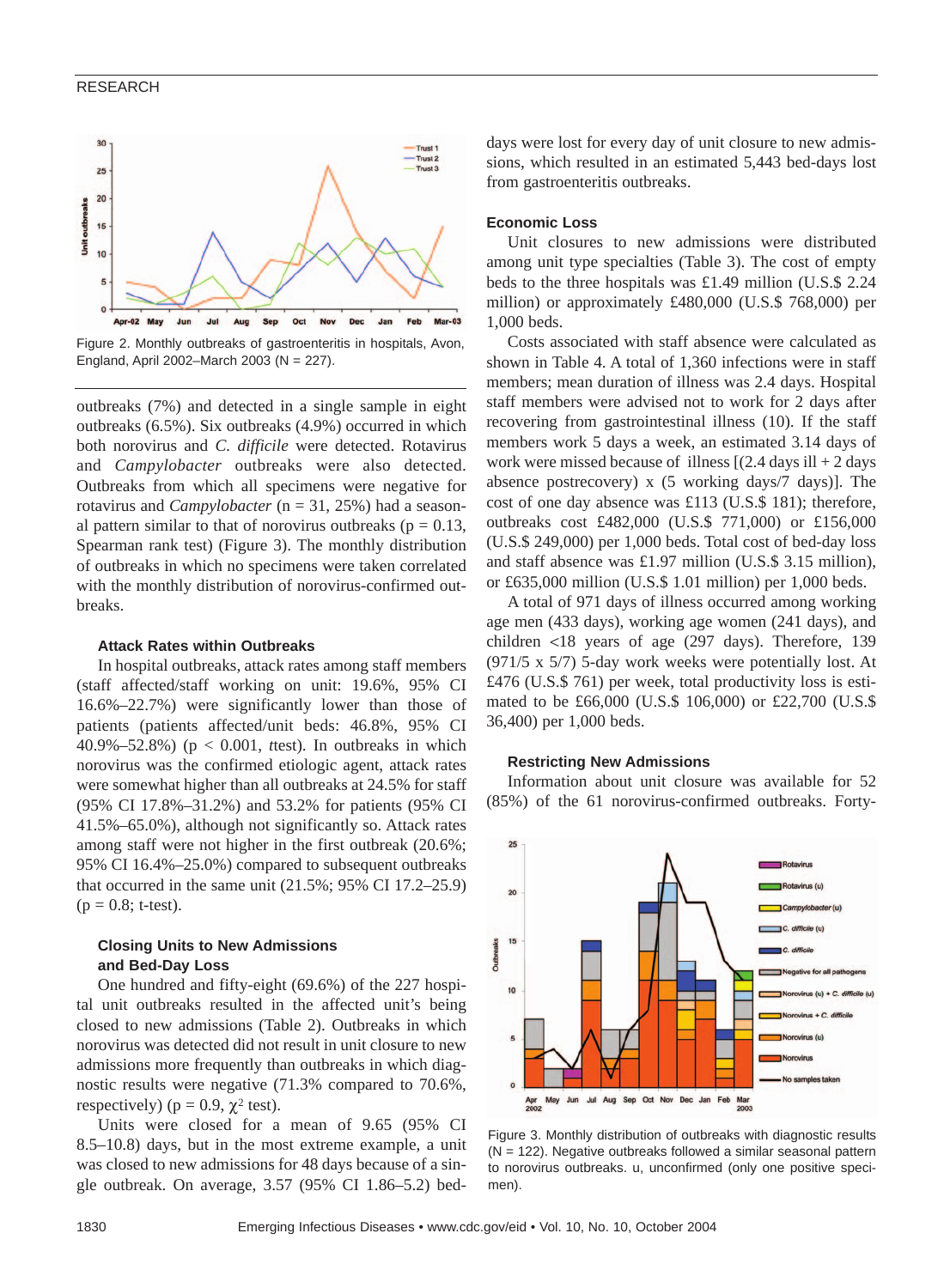|                                                                                                                                  | Outbreaks |      |            |
|----------------------------------------------------------------------------------------------------------------------------------|-----------|------|------------|
| Organisms                                                                                                                        | n         | %    | Combined % |
| Norovirus <sup>a</sup>                                                                                                           | 57        | 46.7 |            |
| Norovirus <sup>b</sup>                                                                                                           | 14        | 11.5 | 63.1       |
| Norovirus <sup>a</sup> + <i>Clostridium difficile</i> <sup>c</sup>                                                               | 4         | 3.3  |            |
| Norovirus <sup>b</sup> + C. difficile <sup>a</sup>                                                                               |           | 1.6  | 13.9       |
| C. difficile <sup>b</sup>                                                                                                        | ഒ         | 4.9  |            |
| C. difficile <sup>a</sup>                                                                                                        | b         | 4.1  |            |
| Rotavirus <sup>a</sup>                                                                                                           |           | 0.8  |            |
| Campylobacterb                                                                                                                   |           | 0.8  |            |
| Rotavirus <sup>b</sup>                                                                                                           |           | 0.8  |            |
| Negative specimens                                                                                                               | 31        | 25.4 |            |
| Total with sufficient samples <sup>a</sup>                                                                                       | 122       |      |            |
| <sup>a</sup> Confirmed outbreaks (two or more positive specimens). Two or more samples were taken in 122 (54%) of 227 outbreaks. |           |      |            |

Table 1. Causative organism in bosnital gestroepteritis outbreaks. Avon. England, April 2002-March 2003

<sup>b</sup>Unconfirmed outbreaks (single positive specimen).

nine (94%) of these outbreaks resulted in the unit's being closed to new admissions, but only 7 (13.7%) were closed within 3 days of the date of onset of the primary case. Outbreaks in which the affected unit was closed within the first 3 days were contained in a mean 7.9 days (95 % CI 4.3–11.5); outbreaks in units that were not closed or were closed >3 days after the first case lasted for a mean of 15.4 days (95% CI: 13.6–17.3) (p value = 0.002, t-test). Although not reaching levels of statistical significance, the attack rates for patients (0.52 compared to 0.68,  $p = 0.38$ ), staff members (0.14 compared to 0.27,  $p = 0.21$ ), and all cases (16.3 compared to 23.7,  $p = 0.065$ ) all increased if the unit was not shut within 3 days. Units closed within 3 days of outbreak were not different from other units in terms of size, according to linear regression models. Unit size and specialty did not affect the estimated cost of closing the unit to new admissions.

# **Discussion**

In our study, the first published systematic assessment of healthcare-associated gastroenteritis outbreaks (primarily caused by noroviruses), we have demonstrated the cost of such outbreaks. On average, each hospital unit (or ward) had 1.33 outbreaks in the 1-year follow-up period. To control the spread of disease as recommended in national guidelines (10), 158 of the 227 outbreaks resulted in closing the unit to new admissions. This closure resulted in 5,443 lost bed-days, ≈0.5% of all available acute bed-days. This bed loss, combined with staff absence, cost an estimated £635,000 (U.S.\$ 1.01 million) per 1,000 beds. The measures taken to control the outbreak are costly, but these data indicate that they may be effective in controlling the duration of an outbreak. Units closed within the first 3 days of an outbreak are contained faster than those not closed or closed after day 4 (7.9 vs. 15.4 days;  $p = 0.002$ ).

The incidence rates in hospital patients and hospital staff were determined to be 2.21 and 0.47 cases per 1,000 hospital-days of risk, respectively. In other words, a patient who spent a year in the hospital would have an 80% chance of having a case of gastroenteritis during an outbreak. This estimate translates to a 1.5% chance for the average inpatient length of stay  $(\approx 7 \text{ days})$ . Full-time hospital staff members had a 17% chance of being affected during the year of follow-up. Norovirus was the

| Table 2. Characteristics of hospital outbreaks of infectious intestinal disease, Avon, England, April 2002–March 2003 <sup>a</sup> |                      |  |  |
|------------------------------------------------------------------------------------------------------------------------------------|----------------------|--|--|
| Characteristic                                                                                                                     | Total                |  |  |
| Total inpatient wards followed-up                                                                                                  | 171                  |  |  |
| Inpatient unit outbreaks <sup>b</sup>                                                                                              | 227                  |  |  |
| Incidence (outbreaks per unit year) (95% CI)                                                                                       | $1.33(1.16 - 1.51)$  |  |  |
| Duration of outbreak                                                                                                               |                      |  |  |
| Mean days per outbreak (95% CI)                                                                                                    | $9.21(6.54 - 11.88)$ |  |  |
| Unit Closure                                                                                                                       |                      |  |  |
| Number of unit closures to new admissions (% of all outbreaks)                                                                     | 158 (69.6)           |  |  |
| Total number of days of closure to new admissions                                                                                  | 1.527                |  |  |
| Mean number of days closed per closure to new admissions (95% CI)                                                                  | $9.65(8.50 - 10.81)$ |  |  |
| Mean number of bed days lost <sup>c</sup> per day of closure to new admissions (95% CI)                                            | $3.57(1.86 - 5.23)$  |  |  |
| Total bed days lost <sup>d</sup> (95% CI)                                                                                          | 5,443 (2,838-7,968)  |  |  |

<sup>a</sup>CI. confidence interval.

 $^{\circ}$ Eleven outbreaks occurred in outpatient units and affected staff members only.

<sup>e</sup>Beds that remained empty because the unit was closed to new admissions. This number does not include beds blocked because patient could not be discharged because of the outbreak.

<sup>d</sup>Days of unit closure to new admissions x bed-days lost per day of unit closure.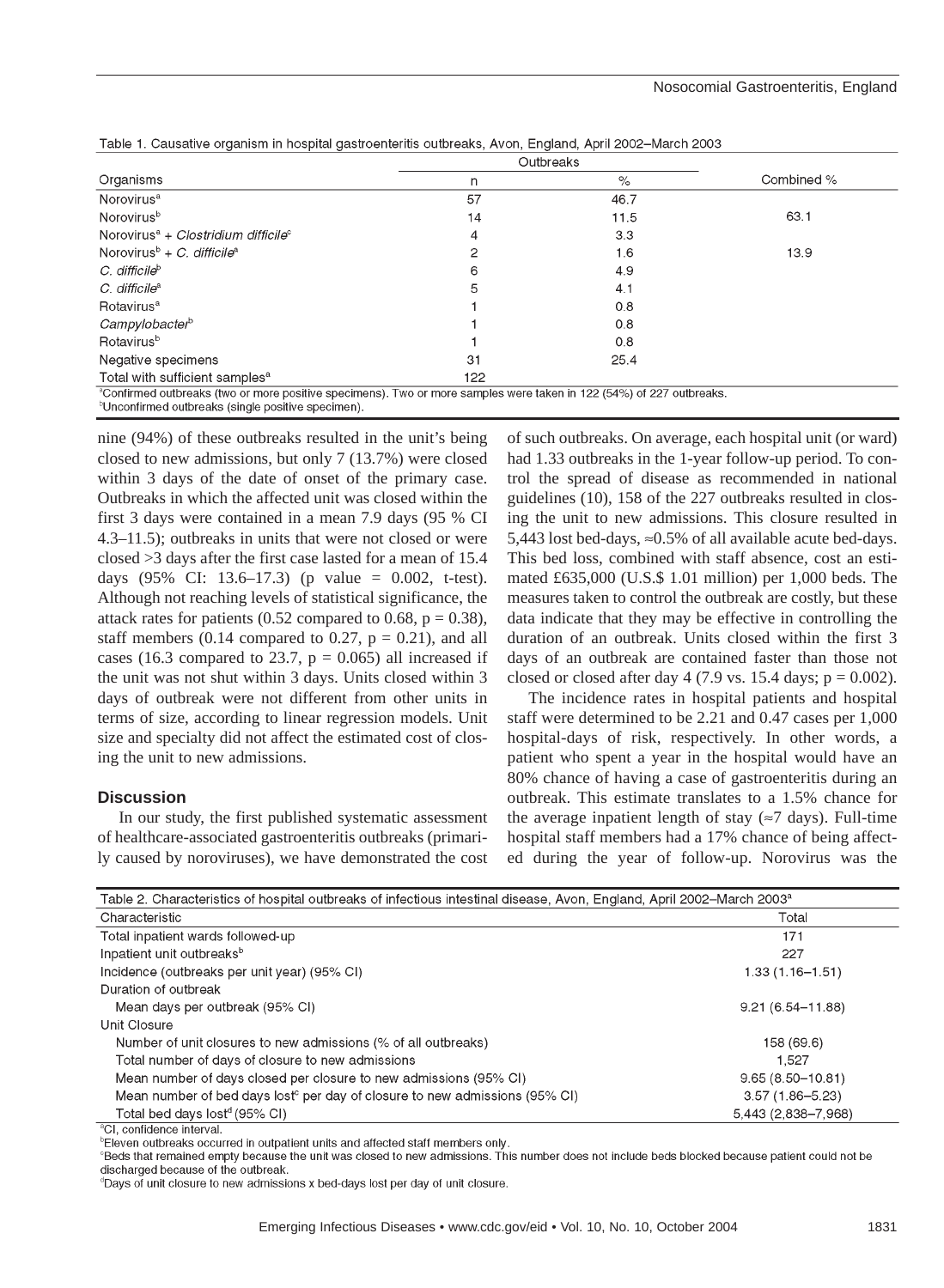# RESEARCH

|                          | Table 3. Hospital unit closule to hew admissions and economic loss from empty beds, Avon, England, Aphi 2002–March 2003<br>Outbreaks resulting in unit | Total days of | Cost per inpatient |                                |
|--------------------------|--------------------------------------------------------------------------------------------------------------------------------------------------------|---------------|--------------------|--------------------------------|
| Unit                     | closure to new admissions                                                                                                                              | closure       | bed-day            | Total cost (GBP) <sup>a</sup>  |
| Admissions               | 5                                                                                                                                                      | 47            | 273                | 45,807                         |
| Cardiology               | 11                                                                                                                                                     | 119           | 460                | 195,422                        |
| Ear Nose and Throat      |                                                                                                                                                        | 12            | 273                | 11,695                         |
| Endocrinology/Diabetes   | 3                                                                                                                                                      | 58            | 273                | 56,527                         |
| Geriatric                | 26                                                                                                                                                     | 258           | 145                | 133,554                        |
| Gynocology               | 0                                                                                                                                                      | 2             | 273                | 1,949                          |
| Intensive Care           |                                                                                                                                                        | 8             | 273                | 7,797                          |
| Medical                  | 49                                                                                                                                                     | 496           | 273                | 483,407                        |
| Mental Health            | 5                                                                                                                                                      | 61            | 177                | 38,545                         |
| Neurology/Neurosurgery   | 5                                                                                                                                                      | 63            | 272                | 61,176                         |
| Obstetrics/Maternity     |                                                                                                                                                        | 2             | 273                | 1,949                          |
| Oncology/Radiology       |                                                                                                                                                        | 5             | 354                | 6,319                          |
| Orthopaedic/Ortho Trauma | 17                                                                                                                                                     | 109           | 273                | 106,232                        |
| Pediatric                | 4                                                                                                                                                      | 38            | 398                | 53,993                         |
| Rehabilitation           | 2                                                                                                                                                      | 22            | 192                | 15,080                         |
| Renal                    |                                                                                                                                                        | 5             | 273                | 4,873                          |
| Respiratory              | 8                                                                                                                                                      | 78            | 273                | 76,020                         |
| Rheumatology             |                                                                                                                                                        | 3             | 241                | 2,581                          |
| Surgery                  | 17                                                                                                                                                     | 141           | 368                | 185,240                        |
| Total                    | 158                                                                                                                                                    | 1,527         |                    | £1,488,165<br>(US\$ 2,381,064) |

Toble 2. Hoepital unit elecute to now admissions from ampty hade Aven England April 2002 March 2000

aTotal days of closure to new admissions x mean days of bed loss per day of closure (3.57 days of bedloss per day of closure) x cost per inpatient bed-day. GBP, Great British pounds.

predominant etiologic agent detected in 63% of hospital unit outbreaks.

The strength of this study and the high quality of data collected were due to the active and systematic approach. The definitions were designed to ascertain outbreaks by using a clear designation of the spatial boundaries. Thus, if infection spread from one unit to another, the events were counted as two separate outbreaks. However, the role of sporadic gastroenteritis in healthcare settings was not assessed in this study. The study team applied standard case and outbreak definitions. Null reporting was used on a monthly basis to confirm that an outbreak had not occurred when none was reported. The full range of modern diagnostics for viral gastroenteritis, including ELISA and RT-PCR assays, was used. However, even using these tests, viral pathogens are not always identified (17). The seasonal pattern of outbreaks in which all specimens were negative in this study suggests that many may also have been caused by noroviruses.

In 2002, norovirus epidemics occurred in the United States, England, Wales, and the rest of Europe (28,29), raising the question: Are the figures reported here representative or the product of an anomalous year? For this reason, this surveillance will continue in forthcoming years to determine whether the cost of the 2002–2003 season is characteristic or not.

Noroviruses are the predominant agent for outbreaks of gastroenteritis in healthcare settings, a finding that is consistent with previous studies from the United States (4),

Sweden (30), and historical surveillance data from England and Wales (1,3). However, our study extends these etiologic studies by determining the economic cost of gastroenteritis outbreaks and incidence rates in a defined population. The rates of infection were highest in children and the elderly (31). We could not assess whether length of stay was directly affected by hospital-acquired gastroenteritis or whether death rates increased, since these data were not available.

At U.S.\$ 1 million per 1,000 beds, the direct costs to the health sector are substantial and outweigh the indirect cost of lost productivity (overestimated to be U.S.\$ 36,400 per 1,000 beds.) This proportional cost to health service is largely because of the age distribution of hospital populations that were affected: <20% of patients were pediatric patients or economically active. Other healthcare sector costs, such as cancelled operations, bed blocking from delayed discharge, additional cleaning procedures, and increased drug prescribing, could be estimated in future studies. However, these costs are probably limited since the illness is relatively short-lived, cleaning is a relatively minor expense, and viral gastroenteritis has no treatment except rehydration. For these reasons, the indirect cost of nosocomial gastroenteritis outbreaks in the community at large are probably small compared to the indirect cost of other hospital-acquired infections that can require postdischarge treatment. However, these results demonstrate the direct effect of nosocomial gastroenteritis outbreaks on healthcare.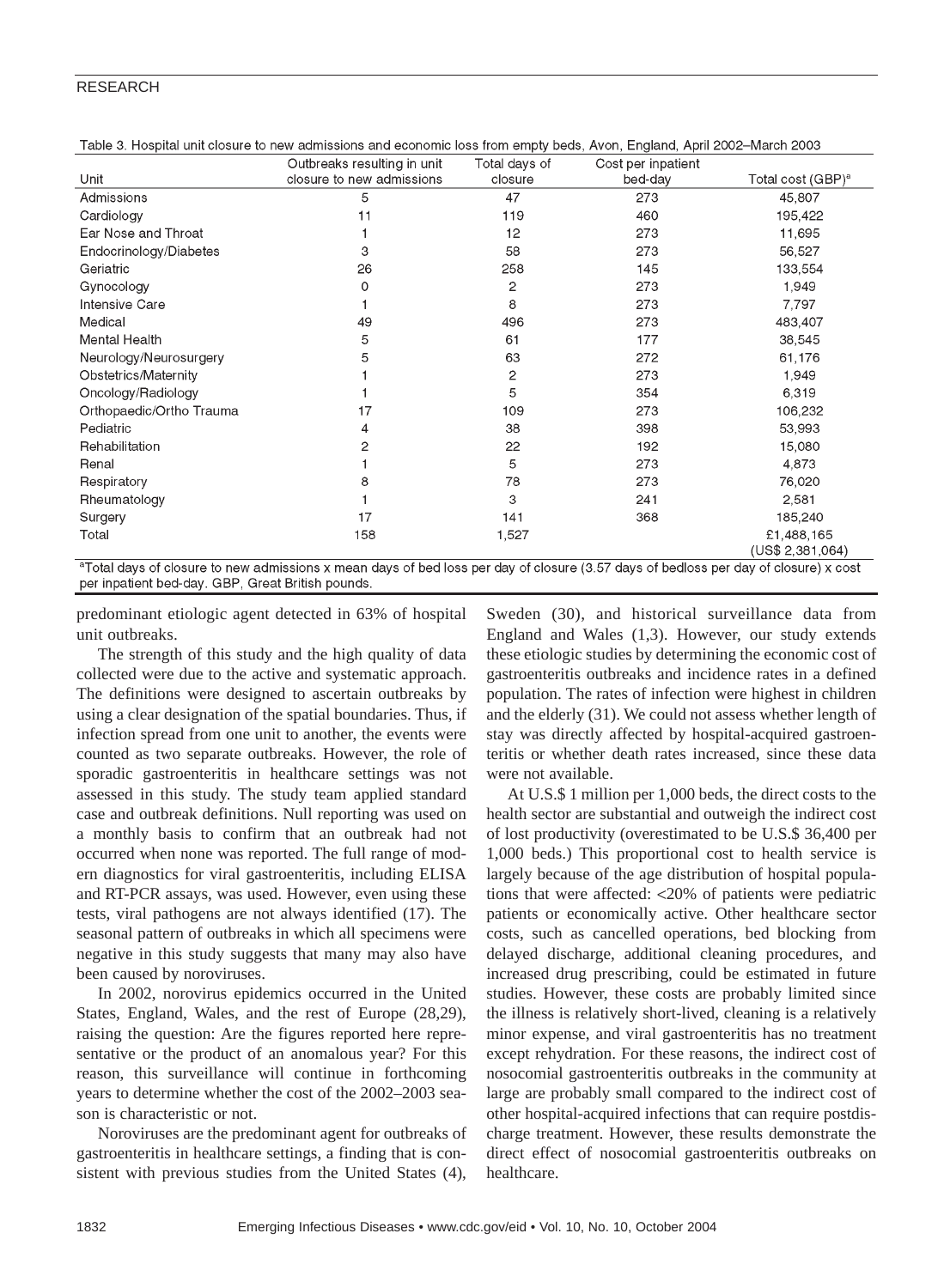|  | Nosocomial Gastroenteritis, England |  |
|--|-------------------------------------|--|
|--|-------------------------------------|--|

| Table 4. Costs associated with staff absence from nosocomial     |
|------------------------------------------------------------------|
| outbreaks of infectious intestinal disease, Avon, England, April |
| 2002-March 2003                                                  |

| Row                                                                    | Item                                                              | Figure         |  |
|------------------------------------------------------------------------|-------------------------------------------------------------------|----------------|--|
| A                                                                      | Number of staff cases                                             | 1,360          |  |
| В                                                                      | Mean duration of illness                                          | 2.4            |  |
| С                                                                      | Recommended days staff should<br>remain absent following recovery | 2              |  |
| D                                                                      | Weekly proportion of days worked                                  | 5.7            |  |
| F                                                                      | Daily cost of NHS nurse <sup>a</sup>                              | £113           |  |
|                                                                        | Total cost of staff absence <sup>b</sup>                          | £482.944       |  |
|                                                                        |                                                                   | (US\$ 794,110) |  |
| <sup>a</sup> National average cost based on midpoint of grade E nurse. |                                                                   |                |  |
|                                                                        | $\mathbb{P}$ A x (B + C) x D x E.                                 |                |  |

"Cost per bed-day" is a broad measure derived from the total net revenue expenditure divided by the total number of inpatient days (26). Thus, cost per bed-day includes overhead expenses, medical and nursing staff payroll, and equipment and treatment costs. U.K. guidelines stipulate that staff members or patients (ill or well) from affected units are to be excluded from unaffected units (10). In other words, as a measure to control further spread, reallocation of resources is prohibited by the guidelines. This restriction can be seen in terms of opportunity cost or a reduction from maximum efficiency. For example, although staff members who are not ill remain at work, they cannot be assigned to other units. Thus, when beds become empty, new admissions are restricted, and nursing services will not be used at maximum efficiency. The quantity of care will decrease, and the resources allocated towards such care will not decline.

Hospital-acquired infections have been estimated to cost the NHS £930 million (U.S. \$1,488 million) annually (32). If these costs are distributed evenly across the NHS, hospital-acquired infections would cost the three NHS Trusts (1.7% of all beds in the United Kingdom) in this study £16 million (U.S.\$ 25.6 million). Our study suggests that gastroenteritis outbreaks account for 12.5% of that cost, and similar to urinary tract infections, are the most costly healthcare-acquired infection to NHS (32), costing £115 million (U.S.\$ 184 million) or ≈1% of the total inpatient services budget. Attributing costs to healthcareacquired infections is complex, particularly in the case of gastroenteritis outbreaks, because little of the added expense will go directly toward the affected patient.

Not admitting susceptible patients is an effective means of containing nosocomial norovirus outbreaks. Recognizing outbreaks of viral gastroenteritis in hospitals can be difficult because of the high frequency of incontinence and other causes of gastroenteritis, such as antimicrobial-associated diarrhea. ELISA diagnostic kits facilitate rapid diagnosis of norovirus infections (17). Hospital infection control teams should be encouraged to take fecal samples from patients with suspected cases of viral gastroenteritis and to seek diagnoses. A positive confirmation of norovirus should result in immediate restriction of new admissions to the affected unit. Our data suggest that this restriction can be achieved within 3 days of diagnosis of the first case, approximately 1 week of the outbreak's duration can be prevented.

High levels of bed occupancy, the large size of care units, and lack of isolation units in NHS hospitals may make them particularly vulnerable to norovirus outbreaks. Cohorting affected patients is difficult in English hospitals. Units are large (median 20 beds, in this study) and occupancy is very high (>95%), so patients are not easily maneuvered. Policies, procedures, and building design may have major effects on transmission of these infections and should be explored by epidemic modeling, institutional clinical trials, and international studies that analyze the effect of the environment. Thus, our cost estimates are specific to the context of the English NHS. A hospital system that operated at a lower bed-occupancy level or those with smaller numbers of beds per unit may be able to provide nursing care to affected patients, with minimal effect on occupancy or other hospital processes. Economic analyses should be specifically tailored to the healthcare system that is being assessed.

Previous studies on the cost of hospital-acquired infections may have underestimated the effect of gastrointestinal infections because surveillance methods for such outbreaks have historically been lacking. This analysis of an active, enhanced surveillance scheme of three major hospital administrations in a defined geographic area quantifies the cost of gastroenteritis outbreaks to the health service, the important etiologic role of noroviruses, and the positive effect of control efforts.

#### **Acknowledgments**

We thank members of the Enhanced Surveillance for Gastroenteritis Outbreaks study team, including Helen Tucker, Lauren Tew, Maja Rollings, Samantha Matthews, Liz Bowden, Joanna Davies, Stephanie Carroll, Denise Myers, Erwin Brown, John Leeming, Eleri Davies, Kim Jacobsen, Nicky Lambourne, Dianne Lloyd, Dave Thomas, James Barrow, Marc Hollier, John Jefferies, John Buckingham, Andrew Tanner, and the nursing home staff; Richard Slack, Keith Neal, David Carrington, and Owen Caul for the helpful discussions; and Celia Penman, Kirsty Alexander, Maggie Roebuck, Katie Christou, and Meera Sirvanesan for their support.

Funding was provided by the Health Protection Agency.

Mr. Lopman is an epidemiologist at the Imperial College of London. At the Health Protection Agency Communicable Disease Surveillance Centre in London, his research focused on viral gastroenteritis, healthcare-associated infection, and molecular epidemiology of foodborne viruses in Europe.